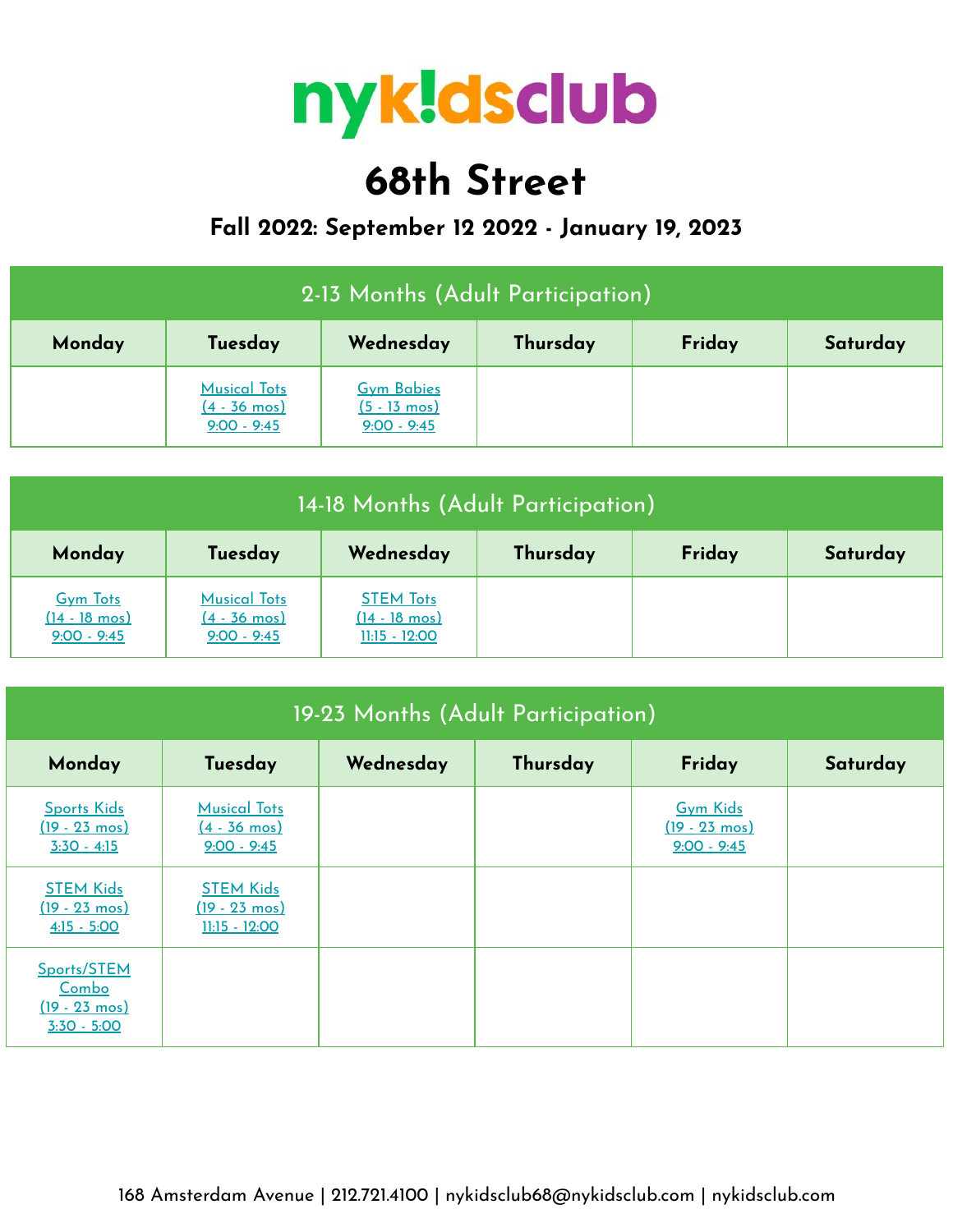| 24-36 Months (Adult Participation)                           |                                                                |           |                                                                     |                                                                  |          |  |
|--------------------------------------------------------------|----------------------------------------------------------------|-----------|---------------------------------------------------------------------|------------------------------------------------------------------|----------|--|
| Monday                                                       | Tuesday                                                        | Wednesday | Thursday                                                            | Friday                                                           | Saturday |  |
| <b>STEM Juniors</b><br><u>(24 - 36 mos)</u><br>11:15 - 12:00 | <b>Musical Tots</b><br>$(4 - 36 \text{ mos})$<br>$9:00 - 9:45$ |           | <b>Gym Juniors</b><br>$(24 - 36 \text{ mos})$<br>$9:00 - 9:45$      | Sports Juniors<br>$(24 - 36 \text{ mos})$<br>$3:30 - 4:15$       |          |  |
|                                                              |                                                                |           | <b>Ballet Juniors</b><br>$(24 - 36 \text{ mos})$<br>$11:15 - 12:00$ | <b>STEM Juniors</b><br>$(24 - 36 \text{ mos})$<br>$4:15 - 5:00$  |          |  |
|                                                              |                                                                |           |                                                                     | Sports/STEM<br>Combo<br>$(24 - 36 \text{ mos})$<br>$3:30 - 5:00$ |          |  |

| 2 1/2 - 3 1/2 Years (Independent Participation)                        |                                                                                |                                                             |                                                                                     |                                                                   |                                                                                |  |  |
|------------------------------------------------------------------------|--------------------------------------------------------------------------------|-------------------------------------------------------------|-------------------------------------------------------------------------------------|-------------------------------------------------------------------|--------------------------------------------------------------------------------|--|--|
| Monday                                                                 | Tuesday                                                                        | Wednesday                                                   | Thursday                                                                            | Friday                                                            | Saturday                                                                       |  |  |
| <b>Gymnastics 1</b><br>$(2.5 - 3.5 \text{ yrs})$<br>$1:00 - 1:45$      | <b>Ultimate Fitness I</b><br>$(2.5 - 3.5 \text{ yrs})$<br>$1:00 - 1:45$        | Sports 1<br>$(2.5 - 3.5 \text{ yrs})$<br>$1:00 - 1:45$      | Tumble & Dance<br>$(2.5 - 3.5 \text{ yrs})$<br>$1:00 - 1:45$                        | <b>Gymnastics 1</b><br>$(2.5 - 3.5 \text{ yrs})$<br>$1:00 - 1:45$ | <b>Gymnastics 1</b><br>$(2.5 - 3.5 \text{ yrs})$<br>$10:00 - 10:45$            |  |  |
| Music, Art, &<br>Story I<br>$(2.5 - 3.5 \text{ yrs})$<br>$2:15 - 3:00$ | <b>Gymnastics I</b><br>$(2.5 - 3.5 \text{ yrs})$<br>$3:30 - 4:15$              | <b>STEM I</b><br>$(2.5 - 3.5 \text{ yrs})$<br>$2:15 - 3:00$ | <b>Ballet</b><br><b>Foundations I</b><br>$(2.5 - 3.5 \text{ yrs})$<br>$3:30 - 4:15$ |                                                                   | <b>STEM I</b><br>$(2.5 - 3.5 \text{ yrs})$<br>$10:45 - 11:30$                  |  |  |
|                                                                        | <b>STEM I</b><br>$(2.5 - 3.5 \text{ vrs})$<br>$4:15 - 5:00$                    |                                                             | Sports  <br>$(2.5 - 3.5 \text{ vrs})$<br>$4:30 - 5:15$                              |                                                                   | Gymnastics/<br><b>STEM Combo</b><br>$(2.5 - 3.5 \text{ vrs})$<br>10:00 - 11:30 |  |  |
|                                                                        | Gymnastics/<br><b>STEM Combo</b><br>$(2.5 - 3.5 \text{ vrs})$<br>$3:30 - 5:00$ |                                                             |                                                                                     |                                                                   |                                                                                |  |  |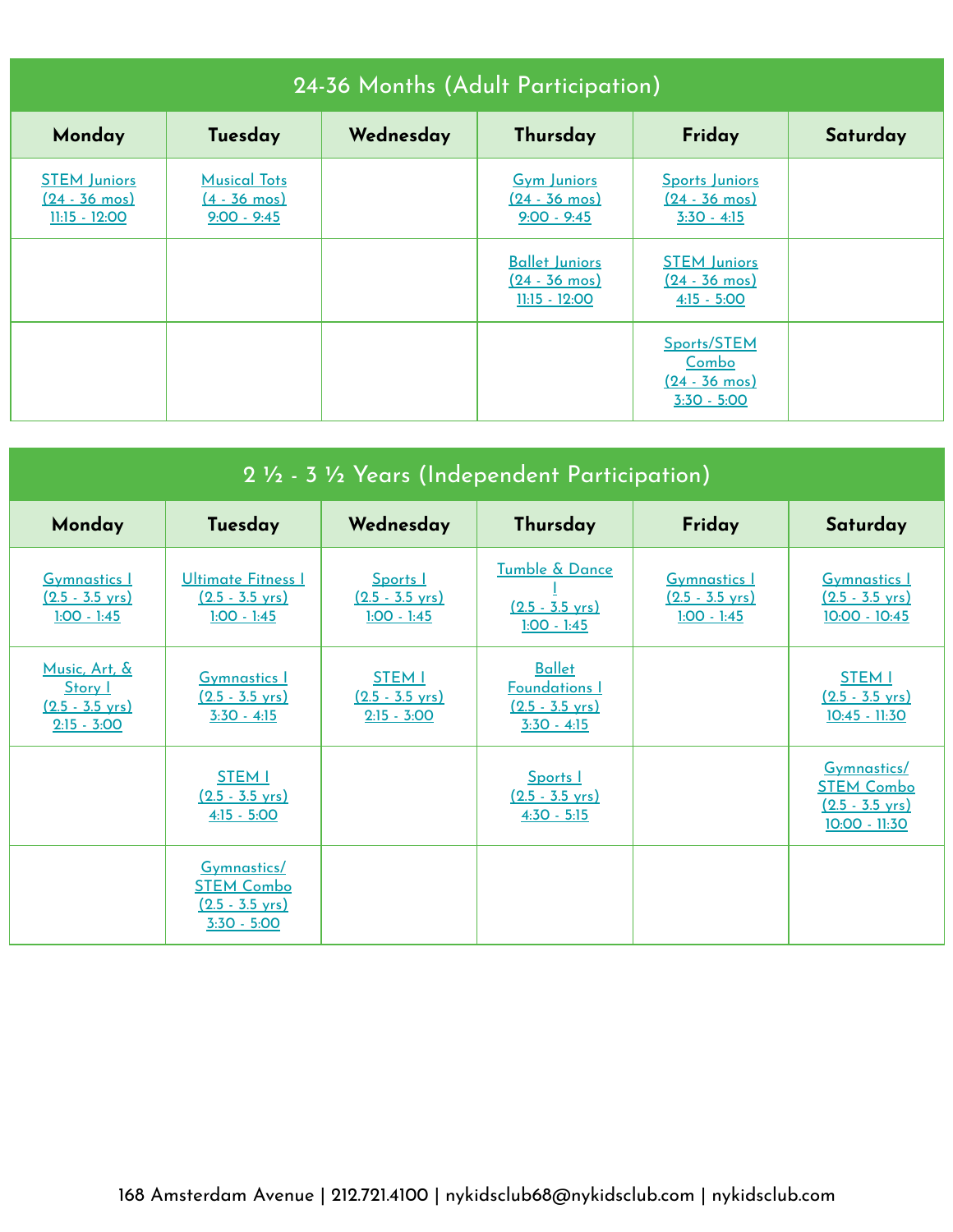| 3 - 5 Years (Independent Participation)                     |                                                                                       |                                                                                    |                                                                                          |                                                                                     |                                                                                        |  |
|-------------------------------------------------------------|---------------------------------------------------------------------------------------|------------------------------------------------------------------------------------|------------------------------------------------------------------------------------------|-------------------------------------------------------------------------------------|----------------------------------------------------------------------------------------|--|
| Monday                                                      | Tuesday                                                                               | Wednesday                                                                          | Thursday                                                                                 | Friday                                                                              | Saturday                                                                               |  |
| <b>Science</b><br>$(3 - 5 \text{ yrs})$<br>$3:30 - 4:15$    | Architects &<br><b>Engineers</b><br>$(3 - 5 \text{ yrs})$<br>$2:15 - 3:00$            | <b>Gymnastics II/III</b><br><u>(3.5 - 6.5 yrs)</u><br>$3:30 - 4:15$                | <b>Famous Artists</b><br>$(3 - 5 \text{ yrs})$<br>$2:15 - 3:00$                          | <b>World Art</b><br>$(3 - 5 \text{ yrs})$<br>$2:15 - 3:00$                          | <b>Architects &amp;</b><br><b>Engineers</b><br>$(3 - 5 \text{ yrs})$<br>$9:45 - 10:30$ |  |
| Sports II/III<br>$(3.5 - 6.5 \text{ yrs})$<br>$4:30 - 5:15$ | <b>Earth Explorers</b><br>$(3 - 5 \text{ yrs})$<br>$3:30 - 4:15$<br><b>NEW CLASS!</b> | <b>Architects &amp;</b><br><b>Engineers</b><br><u>(3 - 5 yrs)</u><br>$4:30 - 5:15$ | Ultimate Fitness<br>  /   <br>$(3.5 - 6.5 \text{ yrs})$<br>$3:30 - 4:15$                 | Story, Creation,<br>& Illustration<br>$(3 - 5 \text{ yrs})$<br>$3:30 - 4:15$        | <b>Gymnastics II/III</b><br>$(3.5 - 6.5 \text{ yrs})$<br>$11:00 - 11:45$               |  |
|                                                             | <b>Gymnastics II/III</b><br>$(3.5 - 6.5 \text{ vrs})$<br>$4:30 - 5:15$                | <b>Gymnastics III/IV</b><br>$(5 - 10 \text{ yrs})$<br>$4:30 - 5:15$                | <b>History</b><br><u>Adventures</u><br>$(3 - 5 \text{ vrs})$<br>$4:30 - 5:15$            | Tumble & Dance<br>$\frac{  /   }{  }$<br>$(3.5 - 6.5 \text{ vrs})$<br>$4:30 - 5:15$ |                                                                                        |  |
|                                                             |                                                                                       |                                                                                    | <b>Ballet</b><br><b>Foundations II/III</b><br>$(3.5 - 6.5 \text{ vrs})$<br>$4:30 - 5:15$ |                                                                                     |                                                                                        |  |

| 5+ Years (Independent Participation)                        |                                                                        |                                                                        |                                                                                          |                                                                                   |                                                                          |  |
|-------------------------------------------------------------|------------------------------------------------------------------------|------------------------------------------------------------------------|------------------------------------------------------------------------------------------|-----------------------------------------------------------------------------------|--------------------------------------------------------------------------|--|
| Monday                                                      | Tuesday                                                                | Wednesday                                                              | Thursday                                                                                 | Friday                                                                            | Saturday                                                                 |  |
| Sports II/III<br>$(3.5 - 6.5 \text{ yrs})$<br>$4:30 - 5:15$ | <b>Gymnastics II/III</b><br>$(3.5 - 6.5 \text{ yrs})$<br>$4:30 - 5:15$ | <b>Gymnastics II/III</b><br>$(3.5 - 6.5 \text{ yrs})$<br>$3:30 - 4:15$ | <b>Ultimate Fitness</b><br>II/III<br>$(3.5 - 6.5 \text{ yrs})$<br>$3:30 - 4:15$          | <b>Tumble &amp; Dance</b><br>  /   <br>$(3.5 - 6.5 \text{ yrs})$<br>$4:30 - 5:15$ | <b>Gymnastics II/III</b><br>$(3.5 - 6.5 \text{ yrs})$<br>$11:00 - 11:45$ |  |
|                                                             |                                                                        | <b>Gymnastics III/IV</b><br>$(5 - 10 \text{ yrs})$<br>$4:30 - 5:15$    | <b>Ballet</b><br><b>Foundations II/III</b><br>$(3.5 - 6.5 \text{ vrs})$<br>$4:30 - 5:15$ |                                                                                   |                                                                          |  |